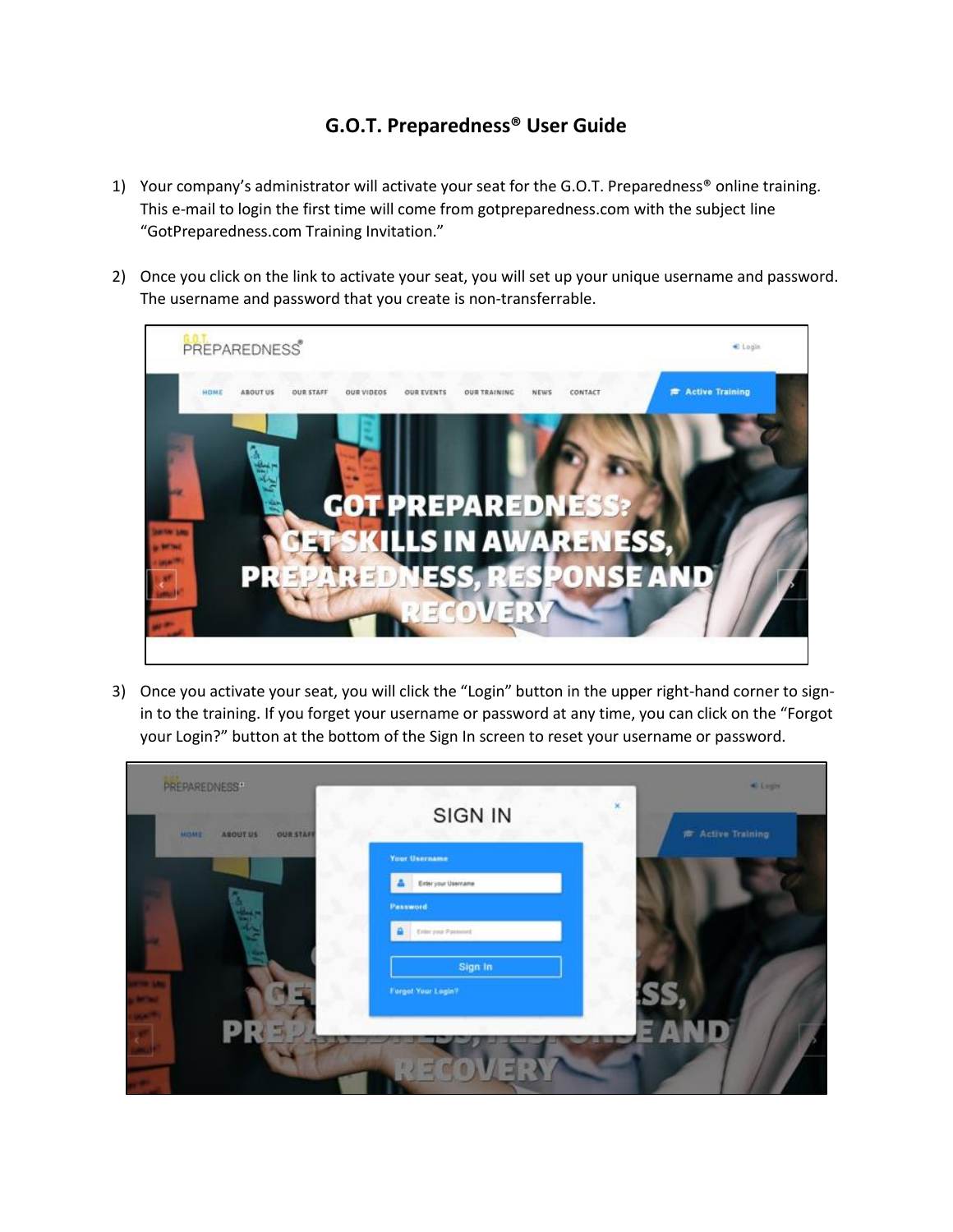4) Once you are signed in, you will click on the "Training" button located towards the top of your screen to access the online training courses.



Click the "Select" button underneath the title of the course that you have been assigned in order to begin training.



To begin the first module of your training, click on the "Launch" button to the right of the image of the first module. For optimal viewing of the training, use either Google Chrome or Internet Explorer.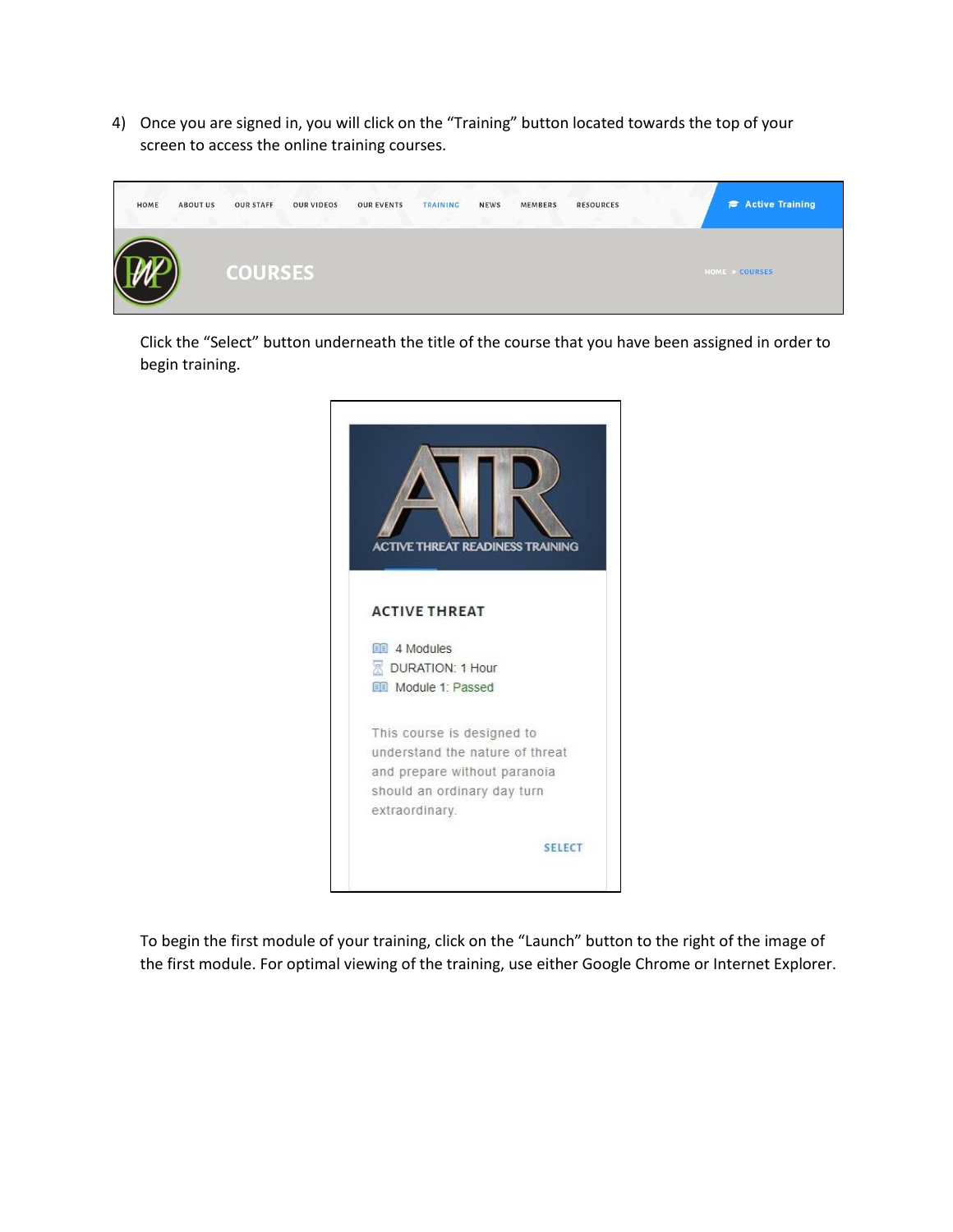

5) After completing the training, move to the Members Portal and click on the "Members" link at the top of the screen and you can retrieve your completion certificate.



Under "Membership stats" click on "View" next to "My certificates," which will open the PDF version of your certificate that you can save and/or print.